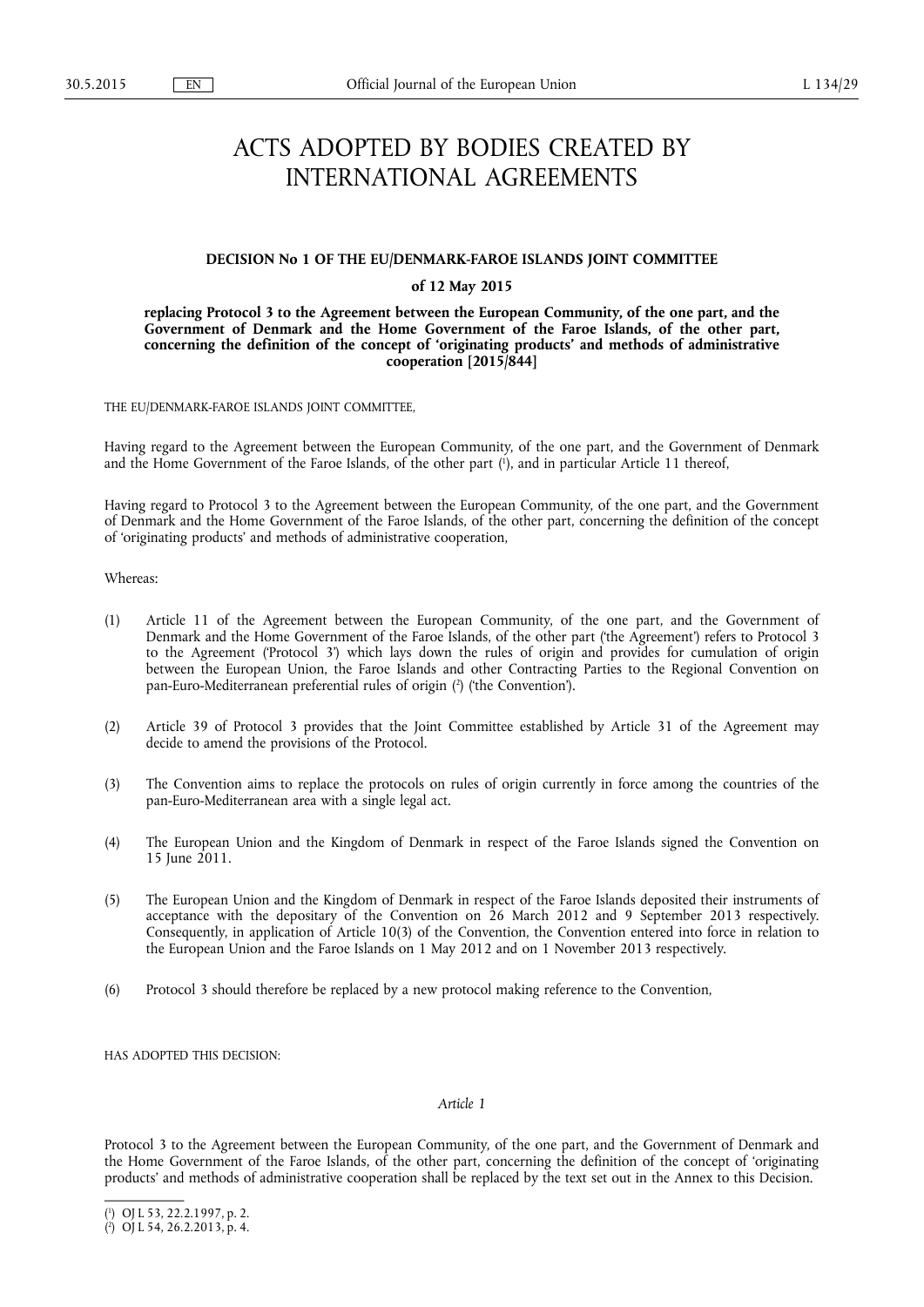## *Article 2*

This Decision shall enter into force on the date of its adoption.

It shall apply from 12 May 2015.

Done at Tórshavn, 12 May 2015.

*For the Joint Committee The President*  Áki JOHANSEN